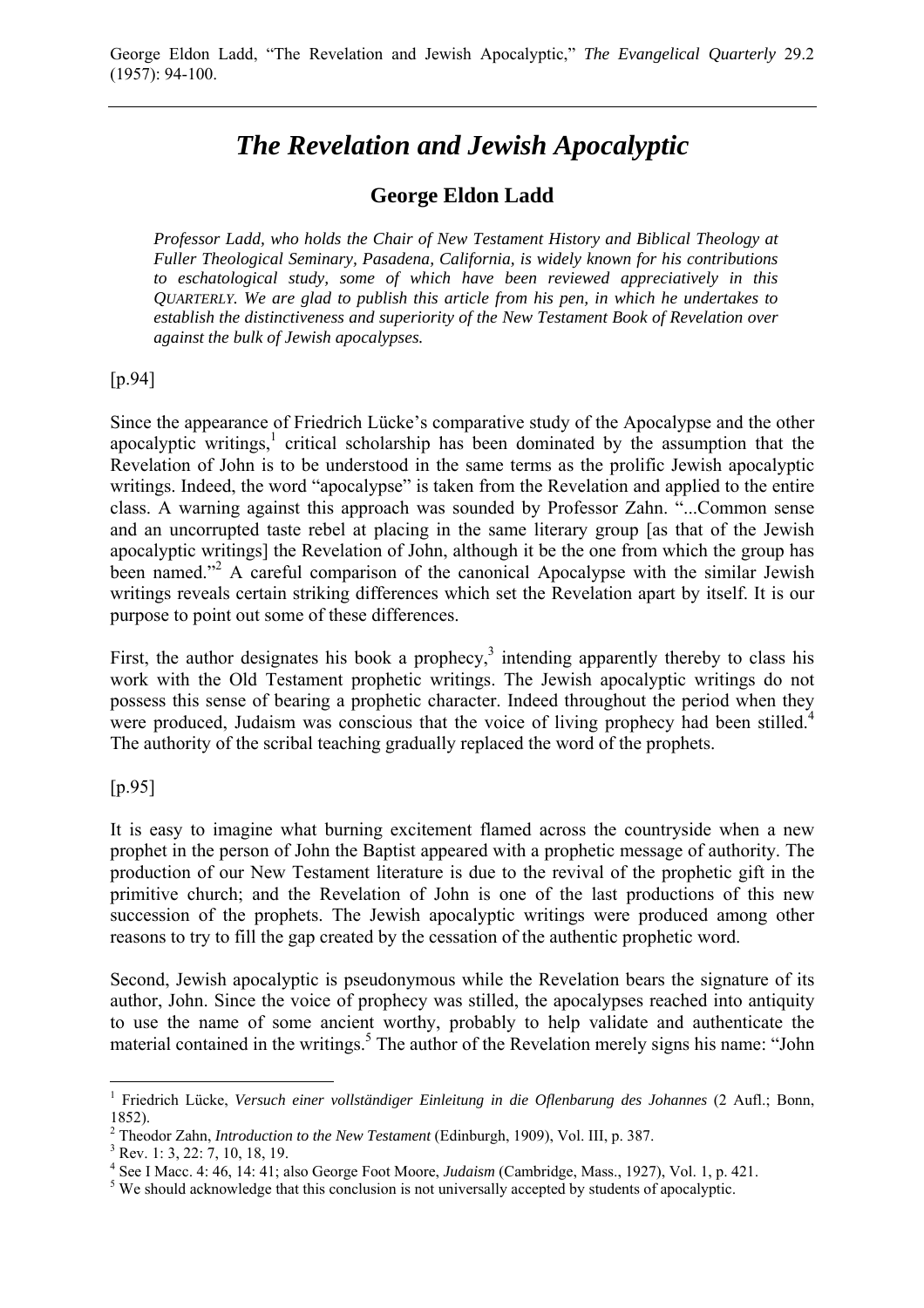to the Seven Churches that are in Asia" (l: 4). He is a man so well-known throughout Asia that his very name serves to authenticate the character of his book. Either history has completely lost sight of this obviously well-known and influential figure, or else he is the Apostle John. Tradition asserts the latter, and there is no overwhelming reason for denying the validity of the tradition.

Third, John's method of treating his forecasts of the future is radically different from that employed by many of the Jewish apocalyptists. The latter traced the course of history from ancient times down to their own day, and the modern interpreter can usually follow rather easily the outlines of the historical narrative. At this point the narrative usually becomes confused, and the interpreter is unable to identify historical personages and events. The author has come to his own time and expects the intervention of God in the immediate future. John on the other hand does not reach into the past to retell the story of God's dealings with Israel and to include in the symbolic language of apocalyptic the story of the coming of Christ and the rise of the Christian Church. This would have been the usual apocalyptic method. On the contrary, John takes his stand among his own contemporaries; and without reconstructing history in the guise of prophecy, he outlines the consummation of God's redemptive purposes―events which are thrown almost exclusively into the future. John uses the prophetic rather than the apocalyptic method.

### [p.96]

 $\overline{a}$ 

Fourth, an even more striking difference is found in the pessimistic character of the Jewish apocalypses in contrast with that of the Revelation. We must define what we mean by pessimism, for some students of apocalyptic insist that it is unfair to use this adjective of the Jewish writings.<sup>6</sup> It is, of course, obvious that the Jewish apocalypses in the last analysis are anything but pessimistic. The future belongs to God; and God's purposes ultimately will not be frustrated. The Jewish apocalyptic literature thus formulates a meaningful philosophy of history.<sup>7</sup> We therefore use the word "pessimistic" in a qualified sense to refer not to the ultimate issues of history but to its contemporary character. The Old Testament prophets looked forward to a consummation of history when God would bring His redemptive purpose to a glorious fulfilment and His kingdom would be perfectly realized on the earth. This messianic age would be inaugurated by the mighty manifestation of divine power either with or without a messianic agency. However, God was not only the God of the future; He was also God of the present. God's hand was to be seen moving in the events of contemporary history where He was also working out His redemptive purposes with reference to His people Israel. God would not only bring an ultimate salvation to His people, but God was also active in history to bring redemptive blessings and deliverance to His people before the final consummation.

Jewish apocalyptic writings have lost the sense of the presence of the divine activity. The redemptive blessings are thrown exclusively in the future. Some day, to be sure, God will act and save His people. However, no relief or deliverance can be expected in the present before the apocalyptic kingdom comes. God has withdrawn His hand and has surrendered the present age to the enemies of His people and to the forces of evil. The most vivid illustration of this pessimism is found in the dream visions of Enoch where, after the Babylonian Captivity, God withdrew His personal leadership of His people, forsook the Temple, and turned the fortunes

 $^6$  See H. H. Rowley, *The Relevance of Apocalyptic* (2 ed.; London, 1947), p. 36f.  $^7$  See E. C. Burkitt, *Lavish and Christian Apocalyptic* (1 order, 1914).

See F. C. Burkitt, *Jewish and Christian Apocalypses* (London, 1914).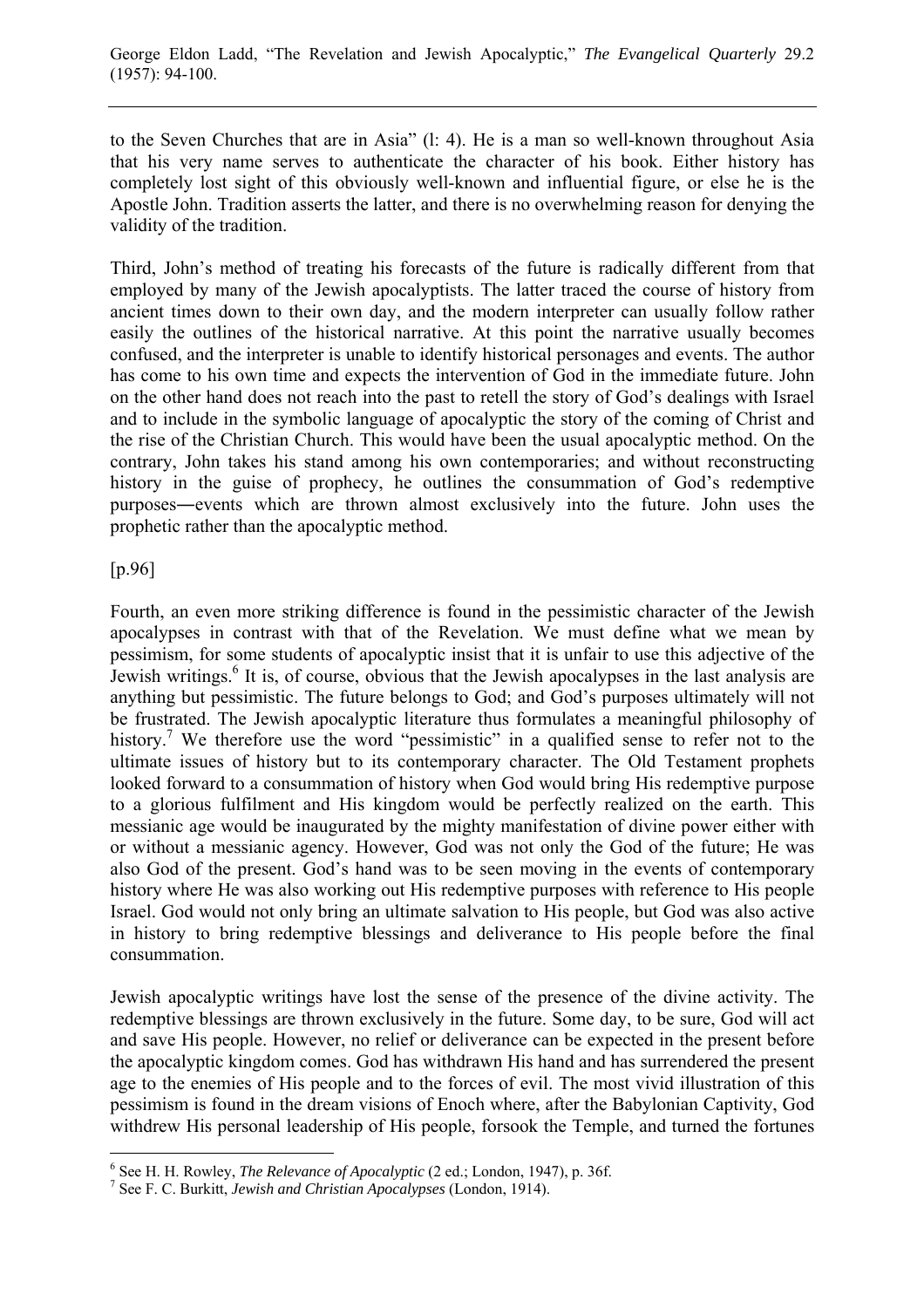of Israel over to seventy shepherds. When reports of the wicked conduct of these shepherds in permitting fearful evils to befall Israel were brought to God, He laid them aside and remained unmoved and aloof.<sup>8</sup> The explanation of the undeserved sufferings of the righteous during the Persian and Greek periods is

[p.97]

found in the withdrawal of God from the scene of history and the abandonment of His people to the mercy of faithless angels. Furthermore, no deliverance is to be expected until the coming of the messianic era. God is no longer redemptively active in history. It is because of this unrelieved despair for the present that we feel we are justified in designating Jewish apocalyptic as pessimistic. The Apocalypse of Ezra illustrates the depth of this utter despair. At times the author feels it would have been better if the human race had not been created at all.<sup>9</sup> So desperate is the human plight that the brute beasts are more fortunate than men.<sup>10</sup> The author wishes that he had not been born rather than have to endure the sufferings for which he has no explanation. $^{11}$ 

Over against this pessimism we find a very different emphasis in the canonical Apocalypse. While persecutions and evils are to afflict God's people to the end of the age, and even to wage a last fearful concentrated assault against the church before the end, this is not because God has withdrawn or because this age has been relinquished to Satan and the powers of evil. There is no such despair of history in the Revelation. On the contrary, history has become the scene of the divine redemption. In the vision of the heavenly throne-room, John beholds a sealed scroll in the hand of God, a scroll which is not identified, but which we may assume contains the divine purpose for human history. Both to men and to angels, the destiny of mankind is a closed and sealed book. John wept that no one was found worthy to open the scroll or to look into it. His grief was assuaged when he was told, "Weep not; lo the Lion of the tribe of Judah, the Root of David, has conquered, so that he can open the scroll and its seven seals" (Rev. 5: 5). Then John sees a familiar figure. It is the Lamb still bearing the marks of slaughter. The Lamb who is also the Lion of the tribe of Judah was the one who could open the book and bring God's redemptive purposes for men to their divine consummation. In this manner, history and eschatology are inseparably linked in the Revelation. The consummation of history is in the hands of Him who appeared in history as the Lamb of God who taketh away the sin of the world. God's redemptive purposes which will be consummated in the future Kingdom have also entered into history in the person of Jesus. History―Jerusalem

[p.98]

―Golgotha witnessed the redemption which will be consummated in the apocalyptic fulfilment.

A further evidence that history is still the scene of the divine redemptive activity may be found in the probable meaning of the first seal. We recognize that the interpretation of this seal is difficult and one cannot be dogmatic. However, there is good reason for thinking that

<sup>9</sup> IV Ezra 7: 116.

 $\overline{a}$ 

<sup>8</sup> Enoch 89: 56-75.

<sup>10</sup> IV Ezra 7: 64.

 $11$  IV Ezra 4: 12.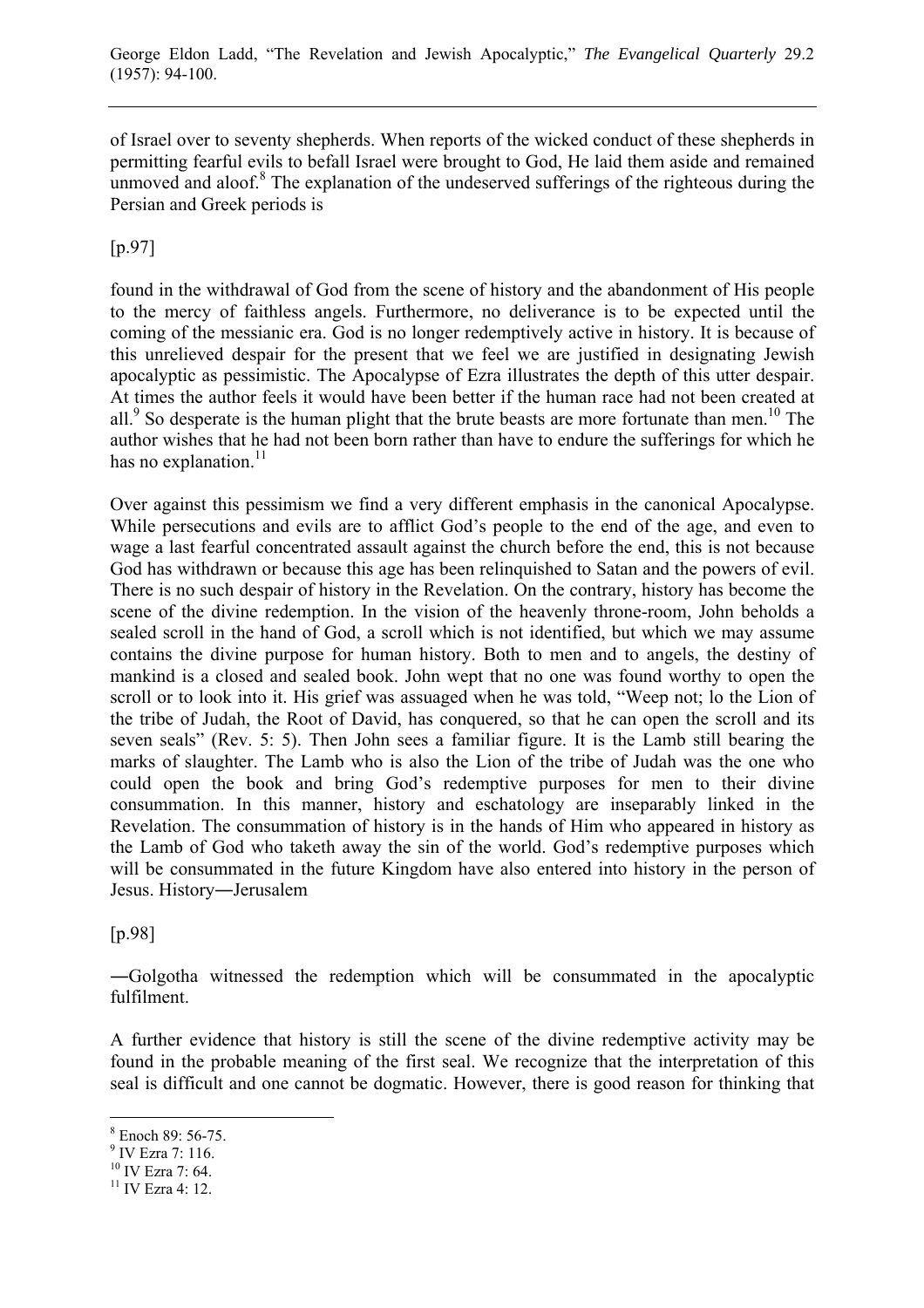the first seal symbolizes the conquest of the gospel in the present age. The white horse certainly reminds us of the victorious coming of Christ.<sup>12</sup> It is true that the other seals involve evils; but this fact does not demand that the first seal also represent an evil force. It has frequently been pointed out that a certain parallelism exists between Revelation 6 and Matthew 24. In Revelation 6 are represented in symbolic language the forces of war, famine, death, and persecution. All of these are included in our Lord's forecast in the course of the age in Matthew 24: 5-13. Jesus also affirms, "This gospel of the kingdom will be preached throughout the whole world, as a testimony to all nations; and then the end will come" (v. 14). The course of the age is not to be one of unrelieved evil. In addition to wars, famines, death and persecution, the gospel is to move throughout all the earth bringing the message of salvation to all men. This parallelism suggests the meaning of the first seal in Revelation. The gospel goes forth victoriously in conquest. This interpretation does not imply that the conquest is so complete that the whole world is subdued by the gospel; but it does indicate a victorious mission. The Word of God is to accomplish that which God intends when it is faithfully proclaimed. The mission of the church is not one for defeatists. The age is not the scene of unrelieved evil. The gospel of redeeming grace, the good news of the Lamb of God who takes away sins, is to move throughout the nations of earth, everywhere winning victories and bringing men into the realm of the redemptive blessings. Again, history is the scene of God's redemptive activity.

Finally, Jewish apocalyptic may be characterized as ethically passive. The Old Testament prophets were much concerned with the future day of redemption; but their concern was not so much directed to that future day for its own sake as for its bearing upon the present spiritual condition of God's people. Eschatology is important primarily because of its impact and its influence upon the present. Micah looks forward to a glorious messianic age

[p.99]

when God's reign shall be established over all the nations in peace and prosperity (4: 1-5). The remnant of Jacob will dwell in the land safe from her adversaries and the Gentile nations will feel the wrath of God's vengeance (5). This glorious destiny of God's people does not mean however that they may now relax into moral and spiritual carelessness in a sense of utter security on the assumption that, because they are God's people, their destiny is assured. On the contrary, "The Lord has a controversy with His people and He will contend with Israel" (6: 2). The promise of the future is viewed in the light of the present demand of God for correct ethical and religious conduct. The blessings of the future are designed to reinforce the present moral demand. God requires justice and mercy, and a humble walk before Him (6: 8). In spite of the fact that Israel is God's people, He will not overlook their wickedness but will render desolation upon them for their sins  $(6: 9-16)$ .

This strong note of ethical warning is notably absent in the Jewish apocalyptic literature. The assumption of the apocalyptic writers is that Israel is righteous. God's people have received the law. They are suffering, but their sufferings are not deserved. These undeserved judgments of God plunged the apocalyptists into despair for the present age. Ultimate salvation is guaranteed, but suffering is the only prospect for the present, a suffering which is unmerited. Therefore God's people need only to resign themselves to their present fate and to suffer patiently in the expectation of the imminent eschatological salvation. Almost no ethical exhortation is to be found in the entire corpus of noncanonical Jewish apocalyptic literature

 $\overline{a}$  $12$  Rev. 19: 11.